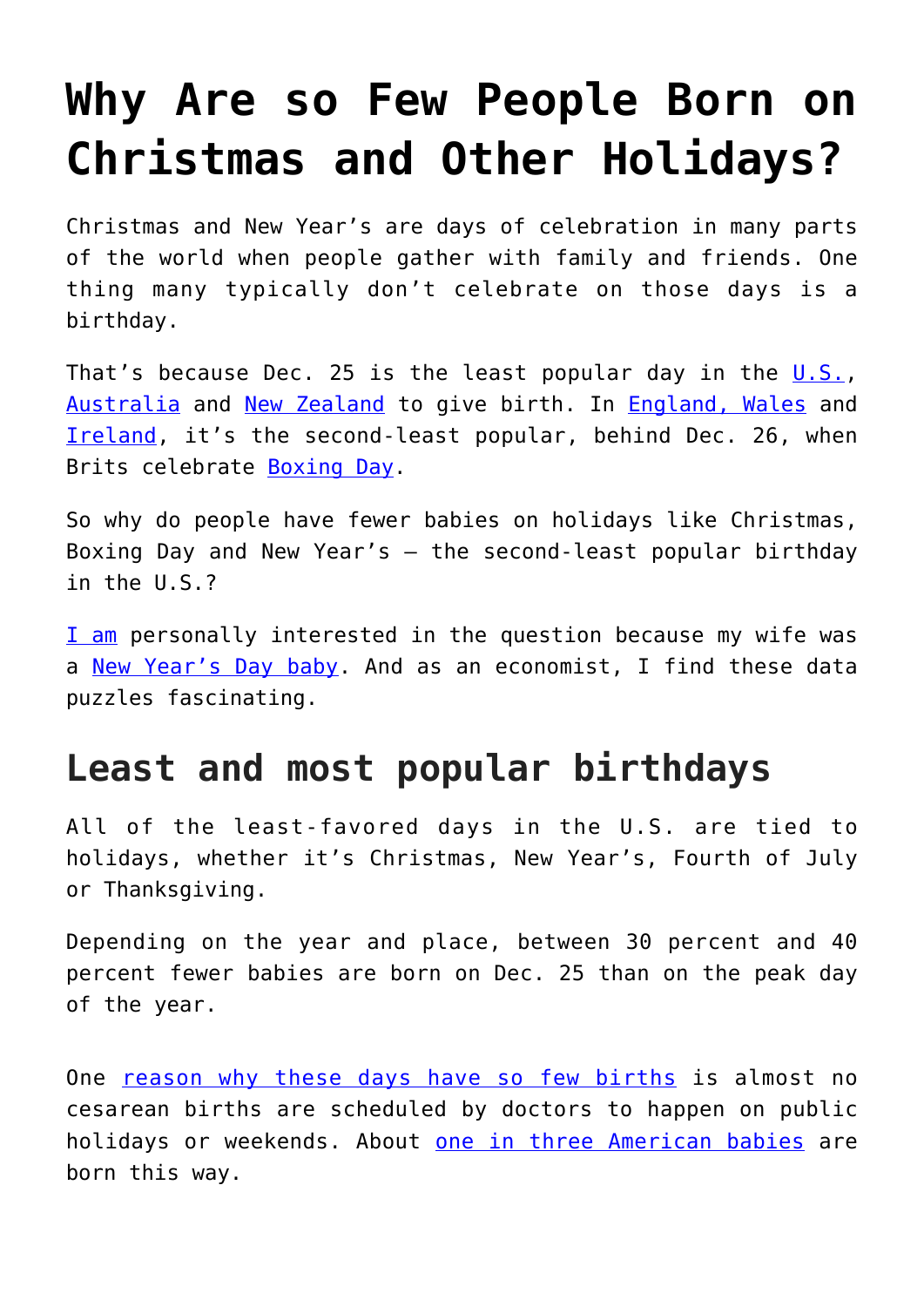And even in the case of vaginal births, [doctors can induce](https://www.nhs.uk/conditions/pregnancy-and-baby/induction-labour/) [labor](https://www.nhs.uk/conditions/pregnancy-and-baby/induction-labour/), which helps control when babies are born. Inductions also typically don't happen when doctors want to be out of the office celebrating the holidays with family and friends.

One reason why births on Christmas and New Year's plummet is that for many people [time management and scheduling is](https://www.fastcompany.com/3046429/the-highest-paying-jobs-of-the-future-will-eat-your-life) [paramount.](https://www.fastcompany.com/3046429/the-highest-paying-jobs-of-the-future-will-eat-your-life)

Interestingly, in England, Wales and New Zealand, relatively few babies are born on April 1. While that date is not a national holiday, mothers might avoid giving birth on [April](https://daily.jstor.org/the-completely-true-history-of-april-fools-day/) [Fools' Day](https://daily.jstor.org/the-completely-true-history-of-april-fools-day/) for fear of their children being taunted or bullied.

As for the [most popular birthdays](https://www.livescience.com/32728-baby-month-is-almost-here-.html), they tend to happen in the fall. In fact, the top 10 days to have a baby in the U.S. are all in September, while in England, Wales, Ireland, and New Zealand they're in that month or October.

Fall birthdays make sense since [many babies are conceived](https://www.theatlantic.com/national/archive/2012/05/christmas-eve-busiest-time-year-get-busy/327997/) during the colder winter months. [Conception](https://www.independent.co.uk/life-style/health-and-families/babies-conceive-christmas-why-most-parents-couples-conception-a8103201.html) is [tied to shorter](https://www.smithsonianmag.com/science-nature/more-babies-are-conceived-during-winter-fall-180971112/) [days and lower outside temperatures.](https://www.smithsonianmag.com/science-nature/more-babies-are-conceived-during-winter-fall-180971112/)

## **Unrecorded births**

Unfortunately, similar data for non-English-speaking countries are not widely available.

Research into when people were born is relatively new because for centuries no one needed or completed a birth certificate. In the U.S., [birth certificates have been widely used](https://www.history.com/news/the-history-of-birth-certificates-is-shorter-than-you-might-think) only since the end of World War II.

While some countries require all births to be registered, [one](https://data.unicef.org/topic/child-protection/birth-registration/) [out of every four children born in the world today](https://data.unicef.org/topic/child-protection/birth-registration/) does not officially exist, since there is [no record of his or her](https://www.independent.co.uk/news/world/politics/220-million-children-who-dont-exist-a-birth-certificate-is-a-passport-to-a-better-life-so-why-cant-8735046.html) [birth](https://www.independent.co.uk/news/world/politics/220-million-children-who-dont-exist-a-birth-certificate-is-a-passport-to-a-better-life-so-why-cant-8735046.html).